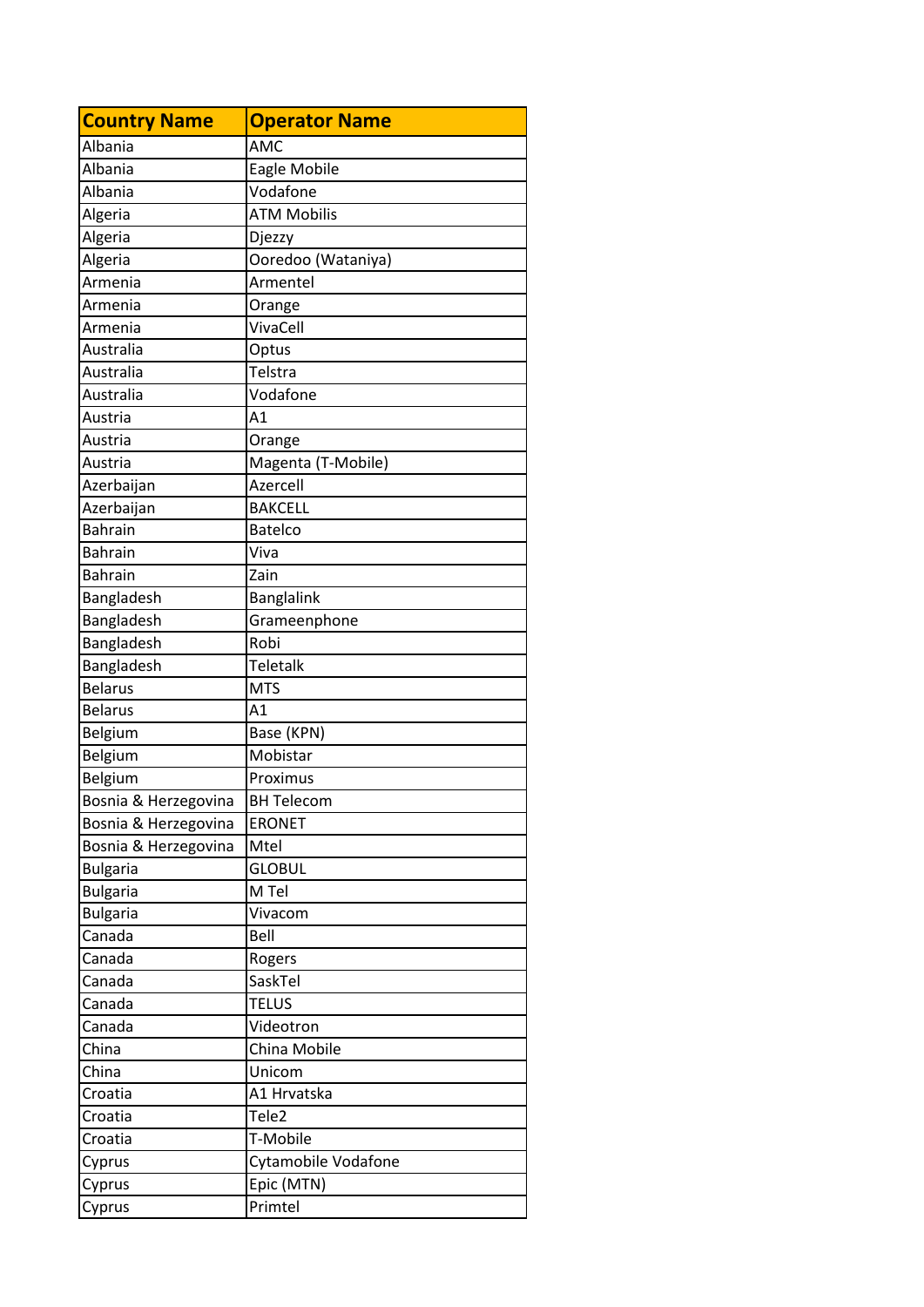| Czech Republic | Telefonica (Eurotel)                |
|----------------|-------------------------------------|
| Czech Republic | T-Mobile                            |
| Czech Republic | Vodafone                            |
| Denmark        | 3 DK                                |
| Denmark        | <b>TDC</b>                          |
| Denmark        | Telenor                             |
| Denmark        | Telia                               |
| Egypt          | Etisalat                            |
| Egypt          | Orange (Mobinil)                    |
| Egypt          | Vodafone                            |
| Estonia        | Elisa                               |
| Estonia        | <b>EMT</b>                          |
| Estonia        | Tele <sub>2</sub>                   |
| Finland        | Alcom                               |
| Finland        | DNA (Finnet)                        |
| Finland        | Elisa                               |
| Finland        | Sonera                              |
| France         | <b>Bouygues Telecom</b>             |
| France         | Free Mobile                         |
| France         | Orange F                            |
| France         | <b>SFR</b>                          |
| Georgia        | Geocell                             |
| Georgia        | Mobitel                             |
| Germany        | E-Plus                              |
| Germany        | O <sub>2</sub>                      |
| Germany        | T-Mobile                            |
| Germany        | Vodafone                            |
| Gibraltar      | Gibtel                              |
| Greece         | Cosmote                             |
| Greece         | Vodafone - Panafon                  |
| Greece         | <b>WIND</b>                         |
| Guernsey       | JT                                  |
| Guernsey       | Sure                                |
| Hong Kong      | 3.00                                |
| Hong Kong      | China Mobile                        |
| Hong Kong      | <b>CSL</b>                          |
| Hong Kong      | <b>PCCW</b>                         |
| Hong Kong      | SmarTone                            |
| Hungary        | Telenor                             |
| Hungary        | T-Mobile                            |
| Hungary        | Vodafone                            |
| Iceland        | Nova                                |
| Iceland        | <b>Viking Wireless</b>              |
| Iceland        | Vodafone                            |
| India          | <b>Bharti Airtel Andhra Pradesh</b> |
| India          | <b>Bharti Airtel Assam</b>          |
| India          | <b>Bharti Airtel Bihar</b>          |
| India          | <b>Bharti Airtel Chennai</b>        |
| India          | <b>Bharti Airtel Delhi</b>          |
| India          | <b>Bharti Airtel Gujarat</b>        |
|                |                                     |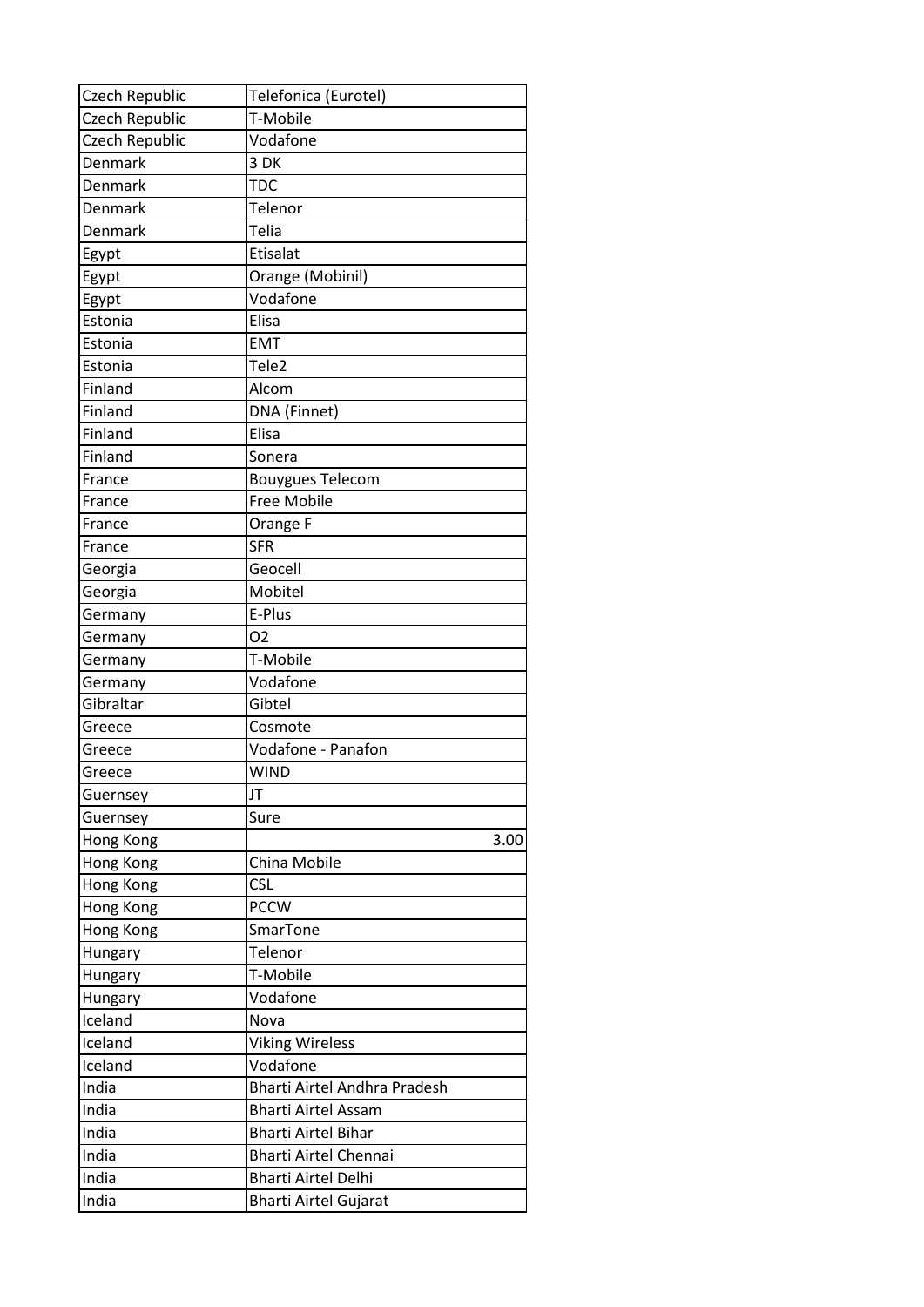| India      | <b>Bharti Airtel Haryana</b>                 |
|------------|----------------------------------------------|
| India      | <b>Bharti Airtel Himachal Pradesh</b>        |
| India      | Bharti Airtel Karnataka                      |
| India      | <b>Bharti Airtel Kerala</b>                  |
| India      | <b>Bharti Airtel Kolkata</b>                 |
| India      | Bharti Airtel Madhya Pradesh                 |
| India      | <b>Bharti Airtel Maharashtra</b>             |
| India      | <b>Bharti Airtel Mumbai</b>                  |
| -<br>India | <b>Bharti Airtel North East</b>              |
| India      | <b>Bharti Airtel Orissa</b>                  |
| India      | Bharti Airtel Punjab                         |
| India      | Bharti Airtel Rajasthan                      |
| India      | <b>Bharti Airtel Tamil Nadu</b>              |
| -<br>India | <b>Bharti Airtel UP East</b>                 |
| India      | <b>Bharti Airtel UP West</b>                 |
| India      | <b>Bharti Airtel West Bengal</b>             |
| India      | <b>BSNL Andhra Pradesh</b>                   |
| India      | <b>BSNL Bihar &amp; Jharkhand</b>            |
| India      | <b>BSNL Chennai</b>                          |
| India      | <b>BSNL Gujarat</b>                          |
| India      | <b>BSNL Haryana</b>                          |
| India      | <b>BSNL Himachal Pradesh</b>                 |
| India      | <b>BSNL Karnataka</b>                        |
| India      | <b>BSNL Kerala</b>                           |
| India      | <b>BSNL Kolkata</b>                          |
|            |                                              |
|            |                                              |
| India      | <b>BSNL Madhya Pradesh &amp; Chhatisgarh</b> |
| India      | <b>BSNL Maharashtra &amp; Goa</b>            |
| India      | <b>BSNL Orissa</b>                           |
| India      | <b>BSNL Punjab</b>                           |
| India      | <b>BSNL Rajasthan</b>                        |
| India      | BSNL Tamil Nadu                              |
| India      | <b>BSNL UP East</b>                          |
| India      | <b>BSNL UP West</b>                          |
| India      | <b>BSNL West Bengal</b>                      |
| India      | <b>BSNL Assam</b>                            |
| India      | <b>BSNL North East</b>                       |
| India      | Idea Madhya Pradesh                          |
| India      | Idea Andhra Pradesh                          |
| India      | Idea Bihar & Jharkhand                       |
| India      | Idea Cellular Maharashtra                    |
| India      | Idea Delhi                                   |
| India      | Idea Gujarat                                 |
| India      | Idea Haryana                                 |
| India      | <b>Idea Himachal Pradesh</b>                 |
| India      | Idea Karnataka                               |
| India      | Idea Kerala                                  |
| India      | Idea Kolkata                                 |
| India      | Idea Mumbai                                  |
| India      | Idea Orissa                                  |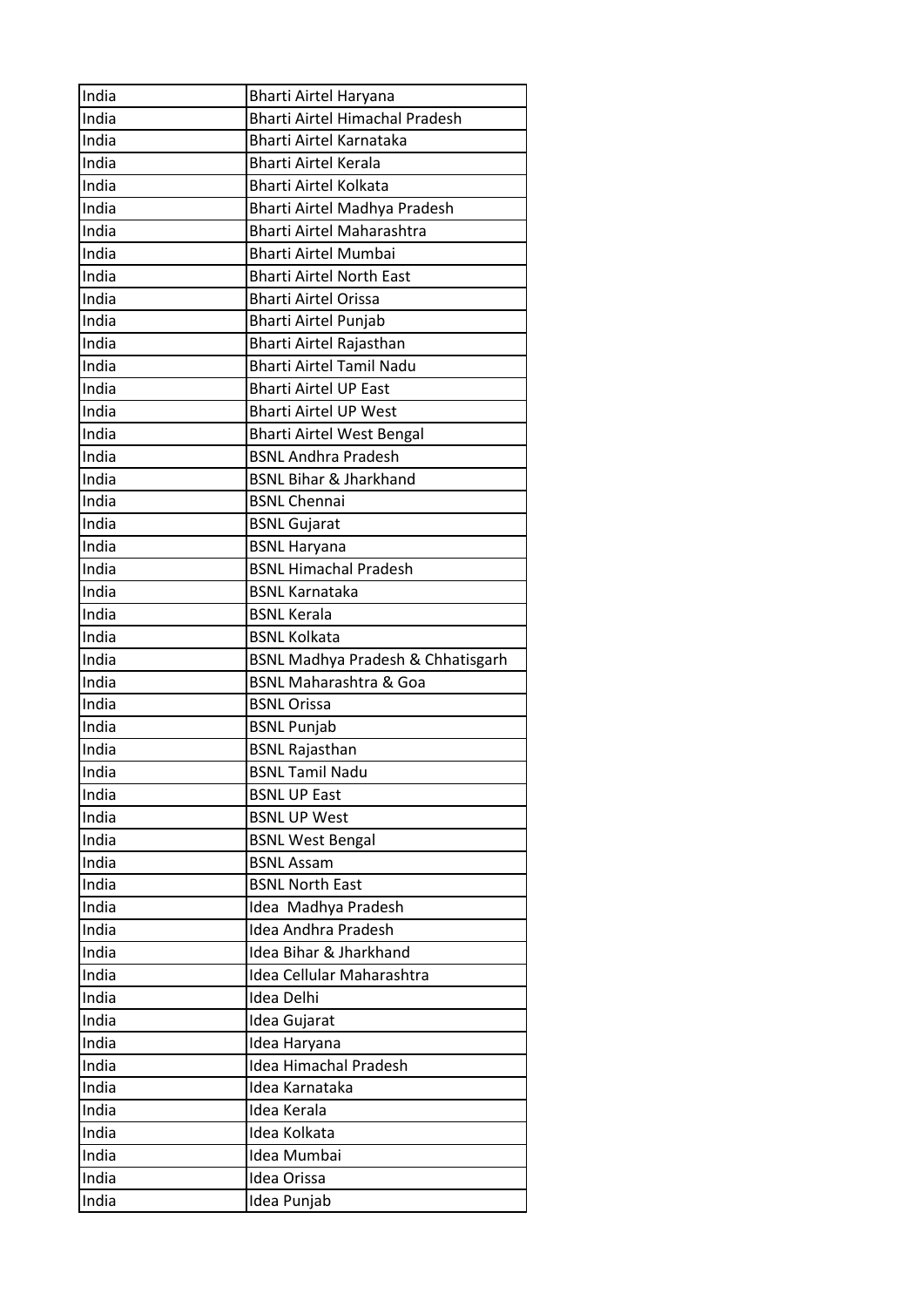| India       | Idea Rajasthan             |
|-------------|----------------------------|
| India       | Idea Tamil Nadu & Chennai  |
| India       | <b>Idea UP East</b>        |
| -<br>India  | Idea UP West               |
| India       | Idea West Bengal           |
| India       | <b>MTNL Delhi</b>          |
| India       | MTNL Mumbai                |
| India       | Vodafone - AP              |
| India       | Vodafone - Assam           |
| India       | Vodafone - Bihar           |
| India       | Vodafone - Chennai         |
| India       | Vodafone - Haryana         |
| India       | Vodafone - HP              |
| India       | Vodafone - Karnataka       |
| India       | Vodafone - Orissa          |
| India       | Vodafone - Punjab          |
| India       | Vodafone - Rajasthan       |
| India       | Vodafone - UP East         |
| India       | Vodafone - UP West         |
| India       | Vodafone - WB              |
| India       | <b>Vodafone Delhi</b>      |
| India       | Vodafone Kerala            |
| -<br>India  | Vodafone, Gujarat          |
| India       | Vodafone, Kolkatta         |
| India       | Vodafone, Maharashtra& Goa |
| India       | Vodafone, Mumbai           |
| India       | Vodafone, Tamil Nadu       |
| India       | Vodafone, North East       |
| Indonesia   | Hutchison                  |
| Indonesia   | Indosat                    |
| Indonesia   | Telkomsel                  |
| Indonesia   | <b>XL AXIATA</b>           |
| Iran        | <b>MCI</b>                 |
| Iran        | <b>MTN Irancell</b>        |
| Iran        | RighTel                    |
| Iraq        | Asiacell                   |
| Iraq        | Korek Telecom              |
| Iraq        | Zain                       |
| Ireland     | Hutchison 3G               |
| Ireland     | Meteor                     |
| Ireland     | 02                         |
| Ireland     | Vodafone                   |
| Isle of Man | Manx                       |
| Isle of Man | sure                       |
| Italy       | <b>TIM</b>                 |
| Italy       | Vodafone                   |
| Italy       | Wind Tre                   |
| Japan       | <b>KDDI</b>                |
| Japan       | NTT DoCoMo                 |
| Japan       | SoftBank                   |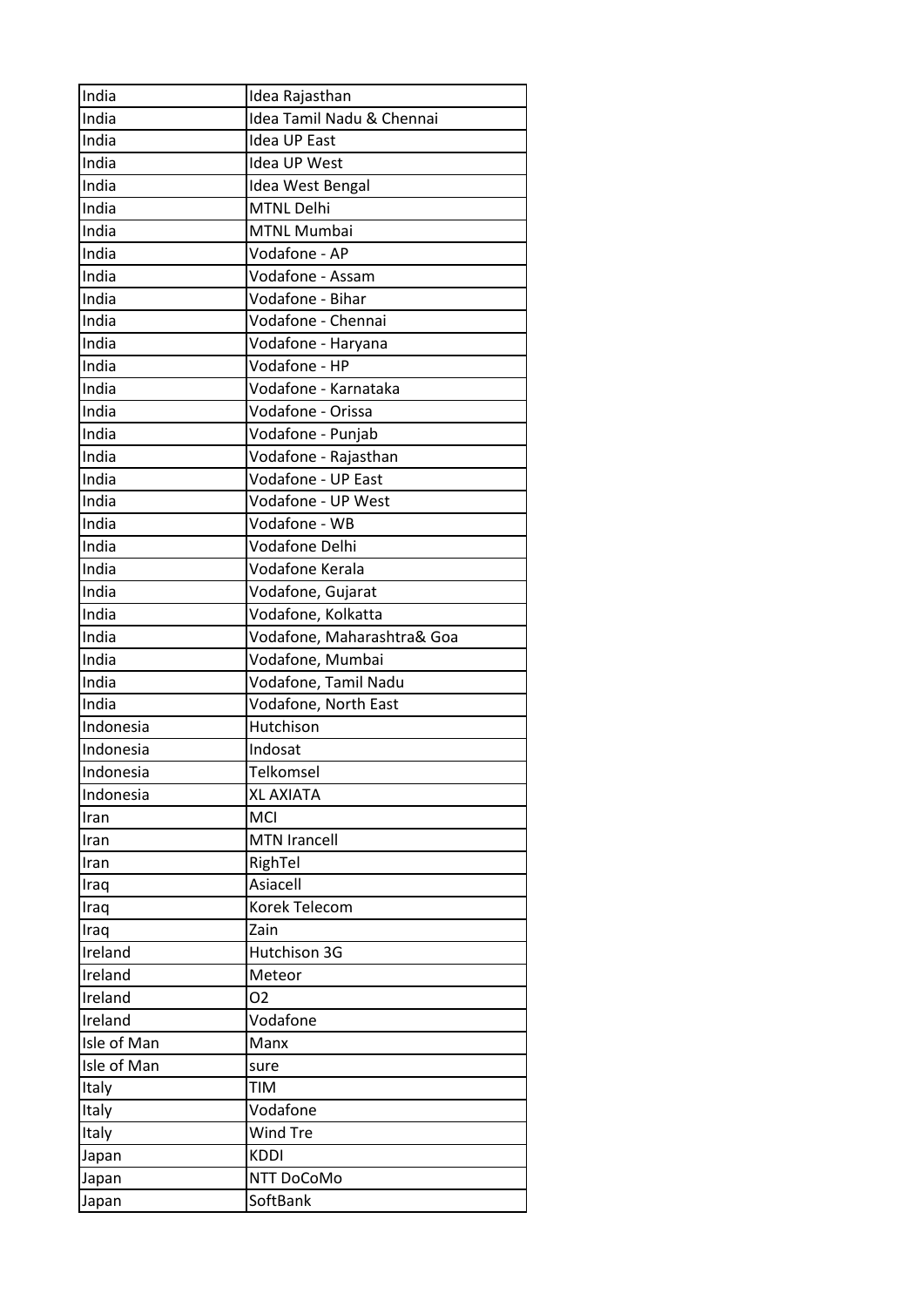| Jersey           | Airtel                        |      |
|------------------|-------------------------------|------|
| Jersey           | JT                            |      |
| Jersey           | Sure                          |      |
| Jordan           | Orange                        |      |
| Jordan           | Umniah                        |      |
| Jordan           | Zain                          |      |
| Kenya            | Celtel                        |      |
| Kenya            | Orange                        |      |
| Kenya            | Safaricom                     |      |
| Korea (Rep. of)  | <b>KTF</b>                    |      |
| Korea (Rep. of)  | <b>SK Telecom</b>             |      |
| Kuwait           | Viva (KTC)                    |      |
| Kuwait           | Wataniya                      |      |
| Kuwait           | Zain                          |      |
| Latvia           | <b>Bite</b>                   |      |
| Latvia           | LMT                           |      |
| Latvia           | Tele <sub>2</sub>             |      |
| Liechtenstein    | Alpcom                        |      |
| Liechtenstein    | Mobilkom                      |      |
| Liechtenstein    | Orange                        |      |
| Liechtenstein    | Swisscom                      |      |
| Lithuania        | <b>Bite</b>                   |      |
| Lithuania        | Omnitel                       |      |
| Lithuania        | Tele <sub>2</sub>             |      |
| Luxembourg       | Orange                        |      |
| Luxembourg       | P&T                           |      |
|                  |                               |      |
| Luxembourg       | Tango                         |      |
| Macau            |                               | 3.00 |
| Macau            | <b>CTM</b>                    |      |
| Macau            | SmarTone                      |      |
| Macedonia        | Makedonski Telekom (T-Mobile) |      |
| Macedonia        | A1 MK                         |      |
| Malaysia         | Celcom                        |      |
| Malaysia         | DiGi                          |      |
| Malaysia         | <b>Maxis</b>                  |      |
| Malaysia         | U mobile                      |      |
| Malta            | Go Mobile                     |      |
| Malta            | Melita                        |      |
| Malta            | Vodafone                      |      |
| <b>Mauritius</b> | Emtel                         |      |
| <b>Mauritius</b> | <b>MTML</b>                   |      |
| <b>Mauritius</b> | Orange                        |      |
| Morocco          | <b>IAM</b>                    |      |
| Morocco          | Medi Telecom                  |      |
| Morocco          | Wana                          |      |
| Nepal            | <b>Ncell</b>                  |      |
| Netherlands      | <b>KPN</b>                    |      |
| Netherlands      | T-Mobile                      |      |
| Netherlands      | Vodafone                      |      |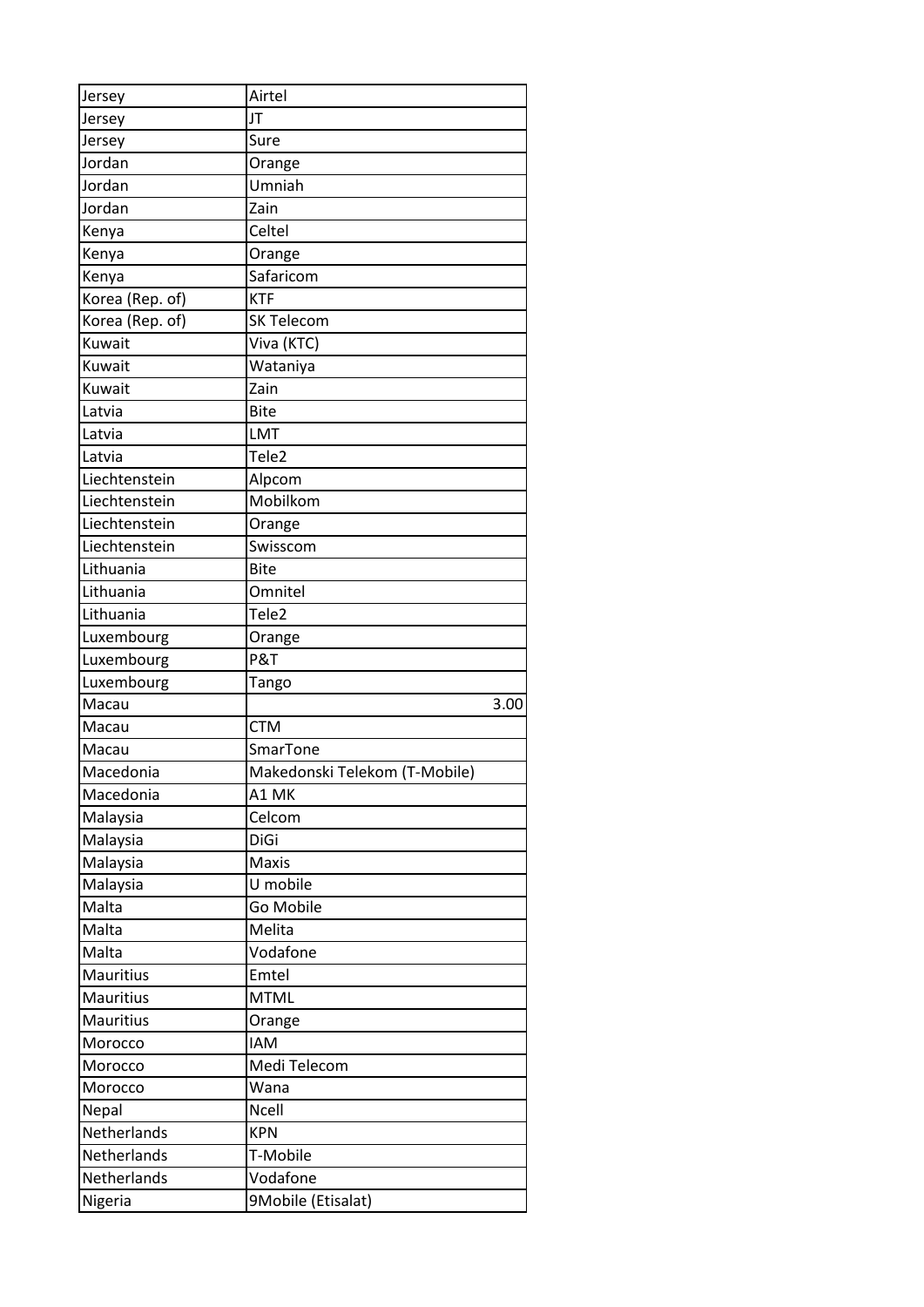| Nigeria      | Airtel                    |
|--------------|---------------------------|
| Nigeria      | <b>MTN</b>                |
| Norway       | NetCom                    |
| Norway       | Telenor                   |
| Pakistan     | Mobilink                  |
| Pakistan     | Telenor                   |
| Pakistan     | Ufone                     |
| Pakistan     | Warid                     |
| Pakistan     | Zong                      |
| Palestine    | <b>JAWWAL</b>             |
| Palestine    | Wataniya                  |
| Panama       | Cable & Wireless          |
| Panama       | Claro                     |
| Panama       | Digicel                   |
| Panama       | <b>Telefonica Moviles</b> |
| Philippines  | Globe Telecom             |
| Philippines  | <b>Smart Gold</b>         |
| Philippines  | Sun (Digitel)             |
| Poland       | Orange                    |
| Poland       | P4 Play                   |
| Poland       | Plus                      |
| Poland       | T-Mobile                  |
| Portugal     | Optimus (NOS)             |
| Portugal     | <b>TMN</b>                |
| Portugal     | Vodafone                  |
| Qatar        | Ooredoo                   |
| Qatar        | Vodafone                  |
| Romania      | Cosmote                   |
| Romania      | Orange                    |
| Romania      | <b>RCS RDS</b>            |
| Romania      | Vodafone                  |
| Russia       | <b>ETK</b>                |
| Russia       | MegaFon                   |
| Russia       | <b>MTS</b>                |
| Russia       | Tele <sub>2</sub>         |
| Russia       | <b>TMT</b>                |
| Russia       | Vimplecom (Beeline)       |
| Saudi Arabia | Al-Jawwal (STC)           |
| Saudi Arabia | Mobily                    |
| Saudi Arabia | Zain                      |
| Serbia       | Telekom Srbija            |
| Serbia       | Telenor                   |
| Serbia       | <b>VIP</b>                |
| Singapore    | M1                        |
| Singapore    | SingTel                   |
| Singapore    | StarHub                   |
| Slovak Rep.  | Orange                    |
| Slovak Rep.  | Telefonica O2             |
| Slovak Rep.  | T-Mobile                  |
| Slovenia     | Mobitel                   |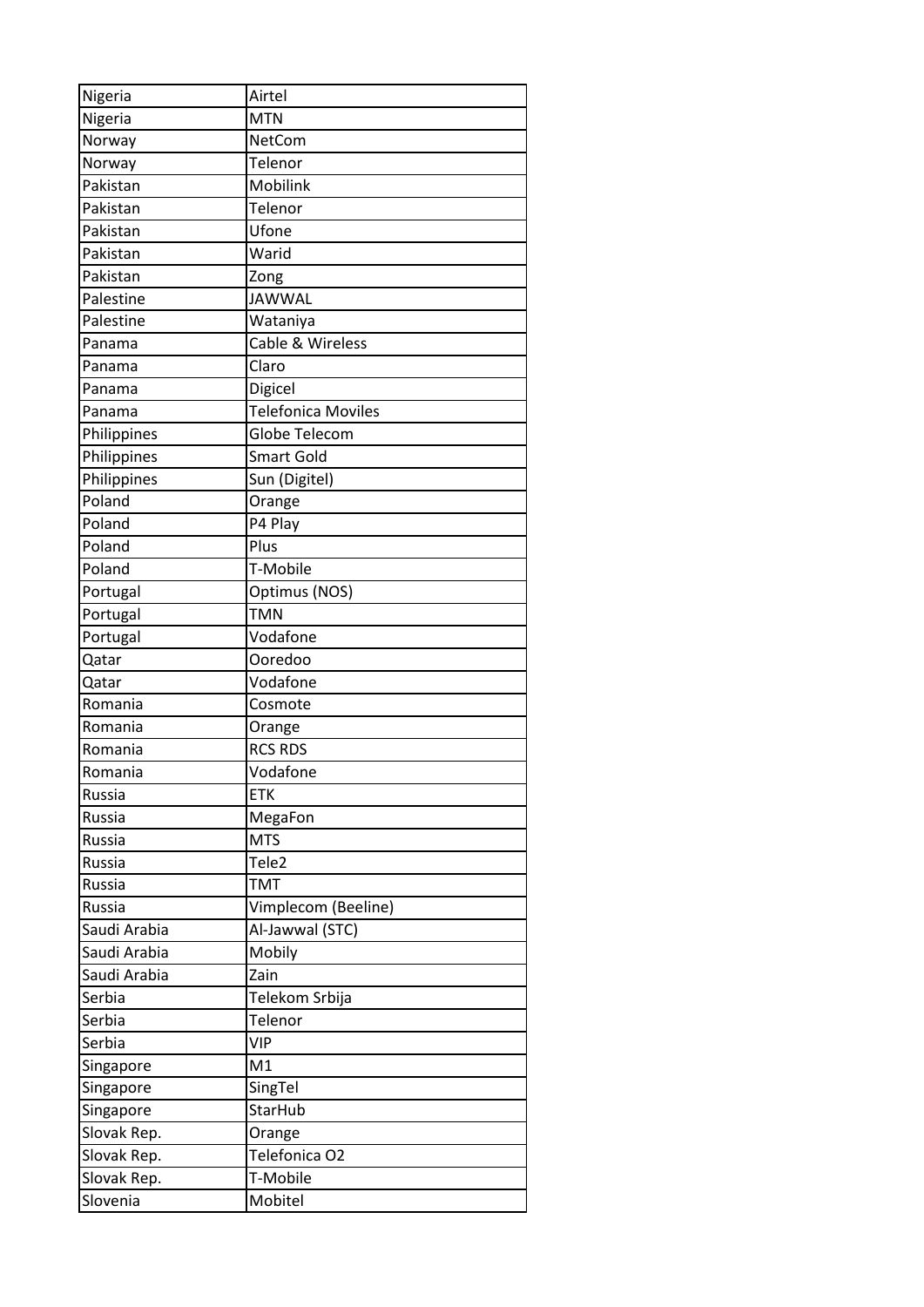| Slovenia       | Si.Mobil                        |
|----------------|---------------------------------|
| Slovenia       | Tusmobile                       |
| South Africa   | Cell C                          |
| South Africa   | <b>MTN</b>                      |
| South Africa   | Vodacom                         |
| Spain          | Orange                          |
| Spain          | Telefonica (Movistar)           |
| Spain          | Vodafone                        |
| Spain          | Yoigo (Xfera)                   |
| Sri Lanka      | Airtel                          |
| Sri Lanka      | Dialog                          |
| Sri Lanka      | Hutchison                       |
| Sri Lanka      | Mobitel                         |
| Sudan          | <b>MTN</b>                      |
| Sudan          | Zain                            |
| Sweden         | <b>Hi3G Access</b>              |
| Sweden         | Tele2                           |
| Sweden         | Telenor                         |
| Sweden         | TeliaSonera                     |
| Switzerland    | Salt (Orange)                   |
| Switzerland    | Sunrise                         |
| Switzerland    | Swisscom                        |
| Taiwan         | Chunghwa Telecom                |
| Taiwan         | FarEasTone                      |
| Taiwan         | <b>Taiwan Mobile</b>            |
| Taiwan         | T-star (Vibo)                   |
| Tanzania       | Airtel                          |
| Tanzania       | Tigo (Mobitel)                  |
| Tanzania       | Viettel (halotel)               |
| Tanzania       | Vodacom                         |
| Tanzania       | Zantel                          |
| Thailand       | AWN                             |
| Thailand       | dTN                             |
| Thailand       | <b>True Move</b>                |
| Tunisia        | Ooredoo Tunisie                 |
| <b>Tunisia</b> | Orange                          |
| Tunisia        | <b>TUNTEL</b>                   |
| Turkey         | Avea                            |
| Turkey         | Turkcell                        |
| Turkey         | Vodafone                        |
| <b>UAE</b>     | Du                              |
| <b>UAE</b>     | Etisalat                        |
| UK             | 3.00                            |
| UK             | EverythingEverywhere (T-Mobile) |
| UK             | O2 (Cellnet)                    |
| UK             | Vodafone                        |
| <b>USA</b>     | AT&T                            |
| <b>USA</b>     | Cincinnati Bell Wireless (CBW)  |
| <b>USA</b>     | Telna                           |
| <b>USA</b>     | T-Mobile                        |